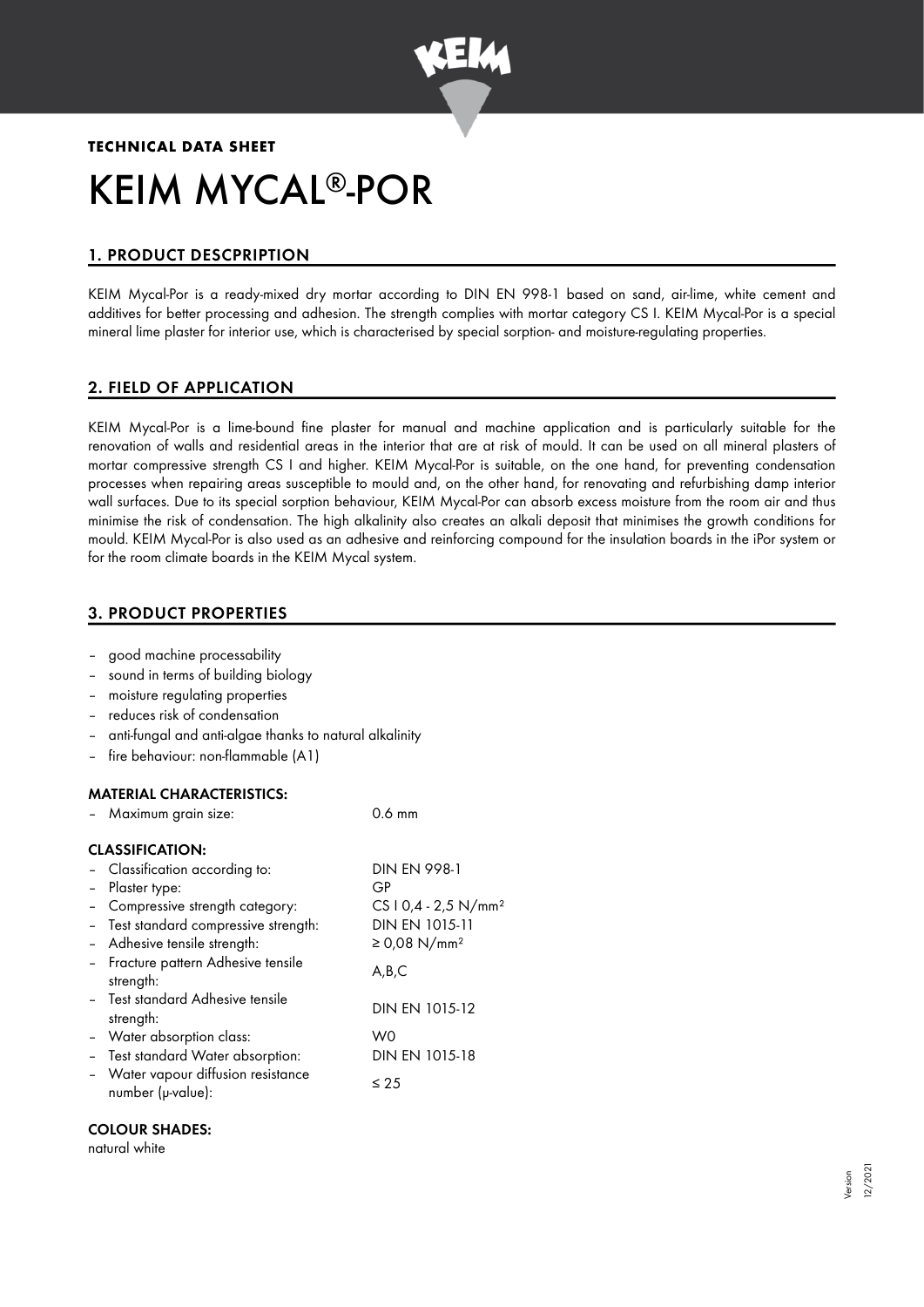## 4. APPLICATION INSTRUCTIONS

#### SUBSTRATE PREPARATION:

The substrate must be strong, dry, clean, sound and free from adhesion-reducing residues and must not be too absorbent. If necessary, prime the room-side panel surface of non-hydrophobic render carrier panels over the entire surface with a brush or by spraying with either CS-Primer or Mycal-Fix. (Please observe Technical Data Sheet of the respective panel.) Allow a waiting time of 4 hours before starting the next work step. Gypsum-containing substrates as well as vapour-tight coatings, wallpapers or similar must be removed. Microbially infested substrates must be pretreated with KEIM Mycal-Fix and removed when wet (at least up to 0.5 m above the visible area) to minimize spore flight as far as possible. Appropriate protective measures, e.g. respiratory mask, must be observed. Pretreatment of the substrates with Mycal-Ex or Mycal-XO is recommended. In the case of highly absorbent substrates or very warm ambient conditions, prewetting must be carried out.

#### APPLICATION CONDITIONS:

Ambient and substrate temperature during application and drying must be ≥ 5 °C.

#### PREPARATION OF MATERIAL / MIXING & CONVEYING:

Mix KEIM Mycal-Por with approx. 6.5 - 7.0 l (specification per bag) of clean water with a power stirrer to a stiff-plastic consistency without lumps and allow to mature briefly. Do not remix already stiffened material with water. Application can be performed by hand, via continuous mixer or rendering machine.

#### APPLICATION:

KEIM Mycal-Por is best applied by hand by spreading the mixed plaster with the steel trowel to an even thickness. Highly absorbent substrates should be slightly pre-wetted and coated wet-on-wet in two coats with KEIM Mycal-Por.

#### LAYERING SYSTEM:

When applying, the layer thickness is 3 - 10 mm per layer. For thicker layers, apply two coats or alternatively prepare with KEIM Seccopor-Grosso.

#### GLUING:

Please always follow the instructions in the technical data sheet of the respective board. Pre-wet absorbent boards if necessary. Apply mixed KEIM Mycal-Por preferably with a medium-bed trowel using the comb bed method over the entire surface of the plaster base boards. The butt joints and bed joints must remain free of adhesive! Then press the boards onto the substrate with light pressure and float them in. Glue the boards tightly butted in a bond from bottom to top, remove excess adhesive.

#### REINFORCEMENT:

A reinforcing layer is always recommended for increased crack resistance. Thickness of the reinforcing layer approx. 4 - 5 mm. Apply KEIM Mycal-Por evenly. Embed KEIM Glasfaser-Gittermatte (mesh), overlap 10 cm at the joints and overcoat wetin-wet with KEIM Mycal-Por. Necessary cuts into the mesh are to be covered with an additional fabric strip. The systemspecific KEIM Glasfaser-Gittermatte (mesh) should be placed in the upper third and fully embedded. In the corner area of building openings, additionally embed a KEIM Diagonalarmierung.

#### TOP RENDER:

When using KEIM Mycal-Por as finishing plaster, the surface can be felted with a sponge board after sufficient consolidation. Free texturing or washing is also possible.

#### FINISHING:

KEIM Mycal-Por can be recoated with all KEIM silicate interior paints, KEIM Mycal-Por, KEIM NHL lime plaster, KEIM Uniputz and KEIM interior fillers, provided the standing times are observed.

For prophylaxis and remediation of mould-prone areas, Mycal-Top is recommended as a finishing coat. When recoating with tiles, the insulation boards must always be dowelled through the fabric.

#### SETTING TIME:

at least 1 day per mm render thickness (depending on temperature and relative humidity). When used as top coat render, allow to set for at least 5 days before coating. (If the standard rule of 1 day per mm results in longer setting times due to the layer thickness, the longer setting time must then be observed before painting).